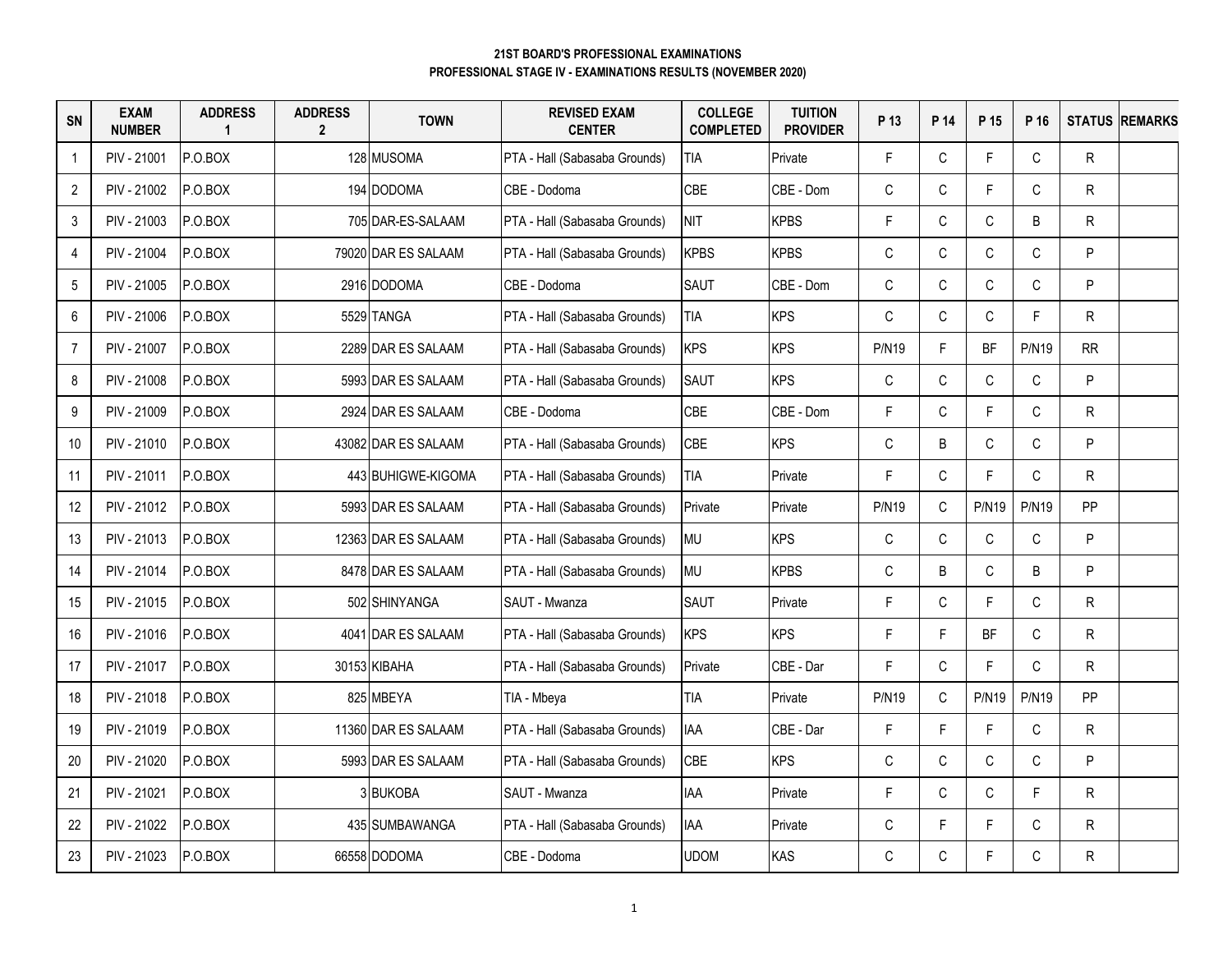| SN | <b>EXAM</b><br><b>NUMBER</b> | <b>ADDRESS</b><br>$\blacktriangleleft$ | <b>ADDRESS</b><br>$\overline{2}$ | <b>TOWN</b>          | <b>REVISED EXAM</b><br><b>CENTER</b> | <b>COLLEGE</b><br><b>COMPLETED</b> | <b>TUITION</b><br><b>PROVIDER</b> | P 13         | P 14         | P 15         | P 16         |              | <b>STATUS REMARKS</b> |
|----|------------------------------|----------------------------------------|----------------------------------|----------------------|--------------------------------------|------------------------------------|-----------------------------------|--------------|--------------|--------------|--------------|--------------|-----------------------|
| 24 | PIV - 21024                  | P.O.BOX                                |                                  | 661 DODOMA           | CBE - Dodoma                         | CBE                                | KAS                               | F.           | B            | F            | $\mathsf{C}$ | ${\sf R}$    |                       |
| 25 | PIV - 21025                  | P.O.BOX                                |                                  | 9691 DAR ES SALAAM   | PTA - Hall (Sabasaba Grounds)        | <b>CBE</b>                         | <b>KPS</b>                        | F            | F.           | $\mathsf F$  | $\mathsf C$  | R            |                       |
| 26 | PIV - 21026                  | P.O.BOX                                |                                  | 60251 DAR ES SALAAM  | PTA - Hall (Sabasaba Grounds)        | <b>TIA</b>                         | <b>KPS</b>                        | F            | $\mathsf{C}$ | F            | F.           | R            |                       |
| 27 | PIV - 21027                  | P.O.BOX                                |                                  | 580 MOSHI            | MoCU - Moshi                         | <b>DPC</b>                         | <b>DPC</b>                        | BF           | F            | F            | F.           | F.           |                       |
| 28 | PIV - 21028                  | P.O.BOX                                |                                  | 4047 DODOMA          | PTA - Hall (Sabasaba Grounds)        | MoCU                               | <b>KPBS</b>                       | $\mathsf{C}$ | $\mathsf{C}$ | F            | F.           | $\mathsf{R}$ |                       |
| 29 | PIV - 21029                  | P.O.BOX                                |                                  | 1 LOLIONDO - ARUSHA  | MoCU - Moshi                         | <b>TIA</b>                         | Private                           | F            | F.           | F            | F            | F.           |                       |
| 30 | PIV - 21030                  | P.O.BOX                                |                                  | 474 MOSHI            | MoCU - Moshi                         | MoCU                               | <b>DPC</b>                        | C            | B            | $\mathsf C$  | B            | P            |                       |
| 31 | PIV - 21031                  | P.O.BOX                                | 2077                             | DAR ES SALAAM        | PTA - Hall (Sabasaba Grounds)        | Private                            | Private                           | <b>P/N19</b> | C            | <b>P/N19</b> | <b>P/N19</b> | PP           |                       |
| 32 | PIV - 21032                  | P.O.BOX                                |                                  | 5993 DAR ES SALAAM   | PTA - Hall (Sabasaba Grounds)        | <b>MU</b>                          | <b>NATeK Consult</b>              | F            | F.           | <b>BF</b>    | F.           | F.           |                       |
| 33 | PIV - 21033                  | P.O.BOX                                |                                  | 5993 DAR ES SALAAM   | MoCU - Moshi                         | <b>KPBS</b>                        | <b>KPBS</b>                       | X            | X            | Χ            | X            | Χ            |                       |
| 34 | PIV - 21034                  | P.O.BOX                                |                                  | 1130 DAR ES SALAAM   | PTA - Hall (Sabasaba Grounds)        | <b>UOI</b>                         | DBC                               | <b>P/N19</b> | C            | <b>P/N19</b> | <b>P/N19</b> | <b>PP</b>    |                       |
| 35 | PIV - 21035                  | P.O.BOX                                |                                  | 576 TANGA            | SAUT - Mwanza                        | <b>LOG Matrix</b>                  | <b>LOG Matrix</b>                 | F            | $\mathsf{C}$ | F            | C            | R.           |                       |
| 36 | PIV - 21036                  | P.O.BOX                                |                                  | 32289 DAR ES SALAAM  | PTA - Hall (Sabasaba Grounds)        | <b>KPS</b>                         | <b>KPS</b>                        | F            | $\mathsf{C}$ | F            | C            | R            |                       |
| 37 | PIV - 21037                  | P.O.BOX                                |                                  | 5993 DAR ES SALAAM   | TIA - Mbeya                          | TIA                                | Private                           | <b>BF</b>    | $\mathsf{C}$ | F            | C.           | R            |                       |
| 38 | PIV - 21038                  | P.O.BOX                                |                                  | 22790 DODOMA         | CBE - Dodoma                         | MoCU                               | CBE - Dom                         | <b>P/N19</b> | $\mathsf F$  | <b>P/N19</b> | <b>P/N19</b> | RR           |                       |
| 39 | PIV - 21039                  | P.O.BOX                                |                                  | 1968 DAR ES SALAAM   | PTA - Hall (Sabasaba Grounds)        | <b>CBE</b>                         | Private                           | F            | $\mathsf{C}$ | F            | $\mathsf{C}$ | R            |                       |
| 40 | PIV - 21040                  | P.O.BOX                                |                                  | 104472 DAR ES SALAAM | PTA - Hall (Sabasaba Grounds)        | CBE                                | Private                           | P/M 19       | F.           | <b>P/N19</b> | <b>P/M19</b> | RR           |                       |
| 41 | PIV - 21041                  | P.O.BOX                                |                                  | 11621 DAR ES SALAAM  | PTA - Hall (Sabasaba Grounds)        | <b>MKU</b>                         | <b>KPBS</b>                       | $\mathsf C$  | $\mathsf C$  | F            | $\mathsf C$  | ${\sf R}$    |                       |
| 42 | PIV - 21042                  | P.O.BOX                                |                                  | 110 MOROGORO         | CBE - Dodoma                         | <b>SAUT</b>                        | Private                           | <b>P/N19</b> | $\mathsf C$  | <b>P/N19</b> | <b>P/N19</b> | <b>PP</b>    |                       |
| 43 | PIV - 21043                  | P.O.BOX                                |                                  | 12742 DAR ES SALAAM  | PTA - Hall (Sabasaba Grounds)        | <b>KPS</b>                         | <b>KPS</b>                        | $\mathsf{C}$ | $\mathsf{C}$ | F            | $\mathsf C$  | $\mathsf{R}$ |                       |
| 44 | PIV - 21044                  | P.O.BOX                                |                                  | 22790 DAR ES SALAAM  | PTA - Hall (Sabasaba Grounds)        | MoCU                               | <b>DPC</b>                        | <b>P/N19</b> | $\mathsf{C}$ | <b>P/N19</b> | <b>P/N19</b> | PP           |                       |
| 45 | PIV - 21045                  | P.O.BOX                                |                                  | 556 NZEGA            | PTA - Hall (Sabasaba Grounds)        | <b>TIA</b>                         | Private                           | X            | <b>P/M18</b> | <b>P/M18</b> | <b>P/M18</b> | X            |                       |
| 46 | PIV - 21046                  | P.O.BOX                                |                                  | 5993 DAR ES SALAAM   | TIA - Mbeya                          | <b>SAUT</b>                        | Private                           | C            | C            | Χ            | С            | ${\sf R}$    |                       |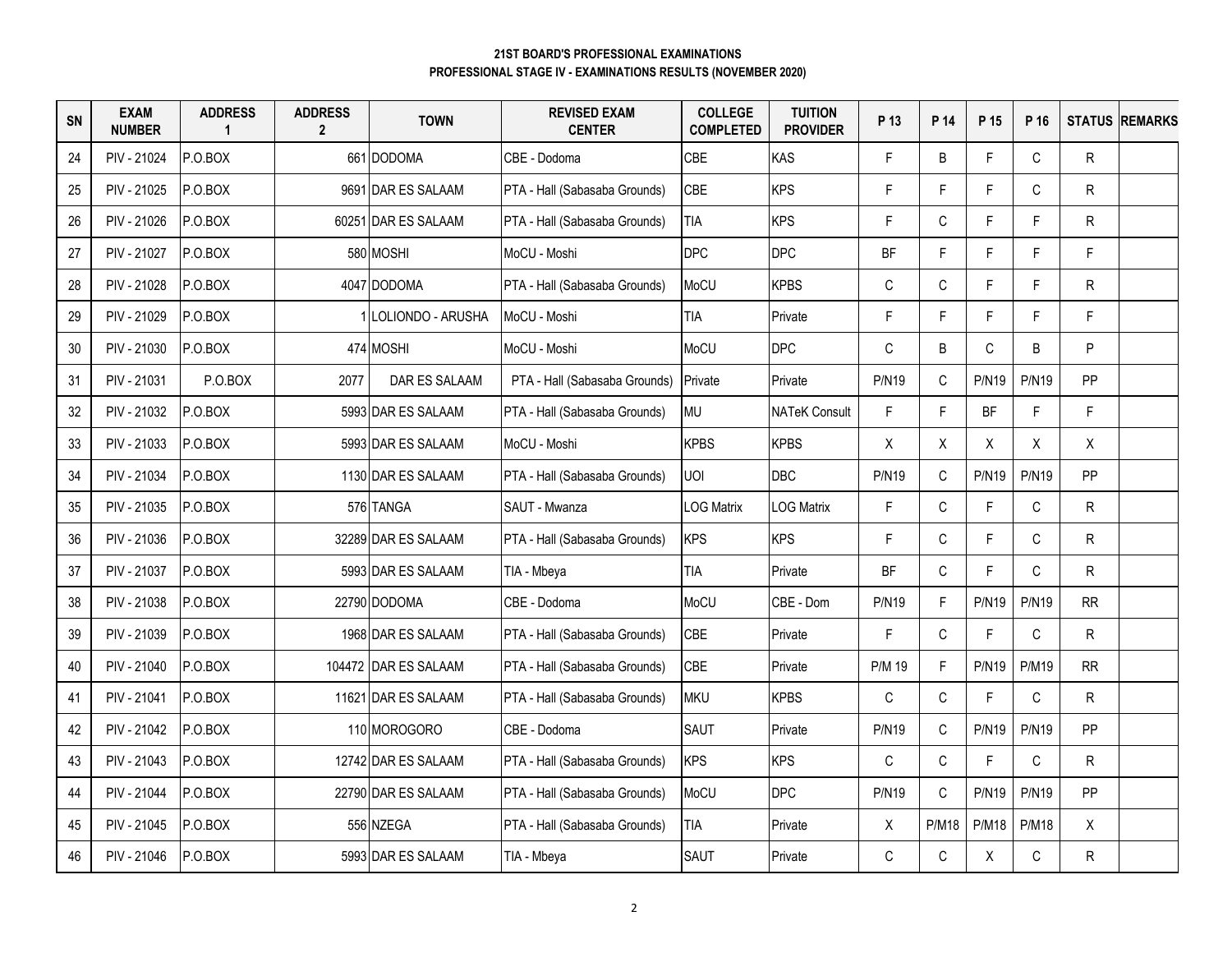| SN | <b>EXAM</b><br><b>NUMBER</b> | <b>ADDRESS</b><br>$\blacktriangleleft$ | <b>ADDRESS</b><br>$\mathbf{2}$ | <b>TOWN</b>         | <b>REVISED EXAM</b><br><b>CENTER</b> | <b>COLLEGE</b><br><b>COMPLETED</b> | <b>TUITION</b><br><b>PROVIDER</b> | P 13         | P 14         | P 15          | P 16         |              | <b>STATUS REMARKS</b> |
|----|------------------------------|----------------------------------------|--------------------------------|---------------------|--------------------------------------|------------------------------------|-----------------------------------|--------------|--------------|---------------|--------------|--------------|-----------------------|
| 47 | PIV - 21047                  | P.O.BOX                                |                                | 6514 MOROGORO       | PTA - Hall (Sabasaba Grounds)        | Private                            | Private                           | <b>BF</b>    | $\mathsf{C}$ | BF            | F.           | $\mathsf{R}$ |                       |
| 48 | PIV - 21048                  | P.O.BOX                                |                                | 474 MOSHI           | MoCU - Moshi                         | MoCU                               | <b>DPC</b>                        | $\mathsf C$  | B            | $\mathsf{C}$  | $\mathsf{C}$ | P.           |                       |
| 49 | PIV - 21049                  | P.O.BOX                                |                                | 950 DODOMA          | CBE - Dodoma                         | CBE                                | CBE                               | X            | F.           | F             | $\mathsf{C}$ | R.           |                       |
| 50 | PIV - 21050                  | P.O.BOX                                |                                | 86 MTWARA           | PTA - Hall (Sabasaba Grounds)        | <b>SAUT</b>                        | KAS                               | $\mathsf F$  | BF           | BF            | F            | F            |                       |
| 51 | PIV - 21051                  | P.O.BOX                                |                                | 371 TANGA           | PTA - Hall (Sabasaba Grounds)        | <b>CBE</b>                         | <b>KPS</b>                        | $\mathsf C$  | $\mathsf C$  | C             | $\mathsf{C}$ | P            |                       |
| 52 | PIV - 21052                  | P.O.BOX                                |                                | 2847 IDODOMA        | CBE - Dodoma                         | <b>RUCU</b>                        | CBE - Dom                         | <b>BF</b>    | F.           | F.            | $\mathsf{C}$ | R.           |                       |
| 53 | PIV - 21053                  | P.O.BOX                                |                                | 80413 DAR ES SALAAM | CBE - Dodoma                         | <b>TIA</b>                         | CBE - Dom                         | <b>P/N19</b> | $\mathsf{C}$ | F             | $\mathsf{C}$ | <b>RR</b>    |                       |
| 54 | PIV - 21054                  | P.O.BOX                                |                                | 842 NJOMBE          | CBE - Dodoma                         | <b>UOI</b>                         | Private                           | F            | C            | F             | $\mathsf C$  | R.           |                       |
| 55 | PIV - 21055                  | P.O.BOX                                |                                | 139 MWANZA          | SAUT - Mwanza                        | CBE                                | Private                           | <b>P/N19</b> | C            | <b>P/N19</b>  | <b>P/N19</b> | <b>PP</b>    |                       |
| 56 | PIV - 21056                  | P.O.BOX                                |                                | 2830 DAR ES SALAAM  | PTA - Hall (Sabasaba Grounds)        | MU                                 | <b>KPBS</b>                       | <b>P/N19</b> | <b>P/N19</b> | <b>P/N19</b>  | C            | PP           |                       |
| 57 | PIV - 21057                  | P.O.BOX                                |                                | 474 MOSHI           | MoCU - Moshi                         | MoCU                               | <b>DPC</b>                        | <b>P/N19</b> | $\mathsf C$  | <b>P/N19</b>  | $\mathsf{C}$ | PP           |                       |
| 58 | PIV - 21058                  | P.O.BOX                                |                                | 9123 DAR ES SALAAM  | PTA - Hall (Sabasaba Grounds)        | Private                            | CBE - Dar                         | F            | F.           | F.            | F            | F.           |                       |
| 59 | PIV - 21059                  | P.O.BOX                                |                                | 11624 DAR ES SALAAM | PTA - Hall (Sabasaba Grounds)        | <b>UDSM</b>                        | Private                           | C            | C            | C             | C            | P            |                       |
| 60 | PIV - 21060                  | P.O.BOX                                |                                | 2410 MBEYA          | TIA - Mbeya                          | <b>TIA</b>                         | Private                           | $\mathsf C$  | $\mathsf C$  | $\mathsf{C}$  | $\mathsf{C}$ | P            |                       |
| 61 | PIV - 21061                  | P.O.BOX                                |                                | 11577 MWANZA        | MoCU - Moshi                         | <b>TIA</b>                         | Private                           | <b>P/N19</b> | $\mathsf C$  | <b>P/N19</b>  | $\mathsf{C}$ | <b>PP</b>    |                       |
| 62 | PIV - 21062                  | P.O.BOX                                |                                | 9522 DAR ES SALAAM  | PTA - Hall (Sabasaba Grounds)        | <b>TIA</b>                         | Private                           | $\mathsf C$  | $\mathsf C$  | $\mathsf C$   | $\mathsf{C}$ | P.           |                       |
| 63 | PIV - 21063                  | P.O.BOX                                |                                | 6960 DAR ES SALAAM  | PTA - Hall (Sabasaba Grounds)        | <b>TIA</b>                         | Private                           | <b>P/N19</b> | $\mathsf C$  | <b>P/N19</b>  | $\mathsf{C}$ | <b>PP</b>    |                       |
| 64 | PIV - 21064                  | P.O.BOX                                |                                | 11775 MWANZA        | SAUT - Mwanza                        | Private                            | Private                           | <b>P/N19</b> | $\mathsf C$  | <b>P/N19</b>  | <b>P/N19</b> | <b>PP</b>    |                       |
| 65 | PIV - 21065                  | P.O.BOX                                |                                | 2691 DAR ES SALAAM  | PTA - Hall (Sabasaba Grounds)        | <b>MU</b>                          | CBE - Dar                         | $\mathsf F$  | $\mathsf C$  | C             | $\mathsf{C}$ | R.           |                       |
| 66 | PIV - 21066                  | P.O.BOX                                |                                | 70489 DAR ES SALAAM | PTA - Hall (Sabasaba Grounds)        | <b>TIA</b>                         | <b>KAS</b>                        | X            | <b>P/M19</b> | <b>P/N 18</b> | <b>P/M19</b> | X            |                       |
| 67 | PIV - 21067                  | P.O.BOX                                |                                | 3 MATAI - RUKWA     | TIA - Mbeya                          | MoCU                               | Private                           | C            | $\mathsf{C}$ | X             | F            | $\mathsf{R}$ |                       |
| 68 | PIV - 21068                  | P.O.BOX                                |                                | 377 ARUSHA          | MoCU - Moshi                         | MoCU                               | <b>DPC</b>                        | $\mathsf F$  | $\mathsf C$  | $\mathsf C$   | C            | R.           |                       |
| 69 | PIV - 21069                  | P.O.BOX                                |                                | 31902 DAR ES SALAAM | PTA - Hall (Sabasaba Grounds)        | <b>CBE</b>                         | <b>KPS</b>                        | $\mathsf C$  | $\mathsf C$  | F             | $\mathsf C$  | $\mathsf{R}$ |                       |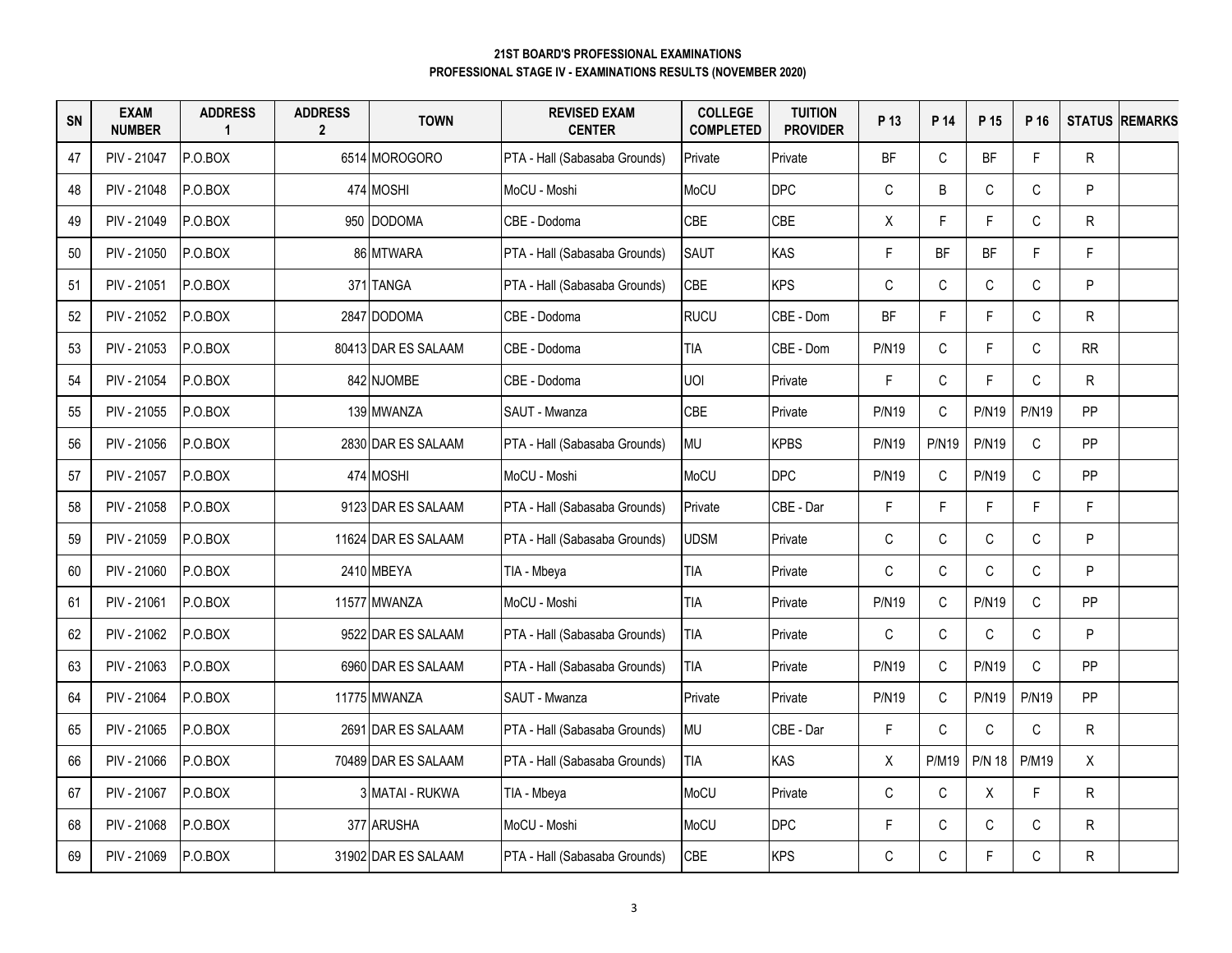| SN | <b>EXAM</b><br><b>NUMBER</b> | <b>ADDRESS</b><br>$\blacktriangleleft$ | <b>ADDRESS</b><br>$\overline{2}$ | <b>TOWN</b>                 | <b>REVISED EXAM</b><br><b>CENTER</b> | <b>COLLEGE</b><br><b>COMPLETED</b> | <b>TUITION</b><br><b>PROVIDER</b> | P 13         | P 14         | P 15         | P 16         |           | <b>STATUS REMARKS</b> |
|----|------------------------------|----------------------------------------|----------------------------------|-----------------------------|--------------------------------------|------------------------------------|-----------------------------------|--------------|--------------|--------------|--------------|-----------|-----------------------|
| 70 | PIV - 21070                  | P.O.BOX                                |                                  | 42435 DAR ES SALAAM         | PTA - Hall (Sabasaba Grounds)        | <b>KPS</b>                         | <b>KPS</b>                        | <b>P/N19</b> | $\mathsf{C}$ | <b>P/N19</b> | <b>P/N19</b> | PP        |                       |
| 71 | PIV - 21071                  | P.O.BOX                                |                                  | 214 MOROGORO                | CBE - Dodoma                         | <b>TIA</b>                         | Private                           | F            | $\mathsf{C}$ | $\mathsf F$  | <b>P/N19</b> | RR        |                       |
| 72 | PIV - 21072                  | P.O.BOX                                |                                  | No adress HAI - KILIMANJARO | MoCU - Moshi                         | <b>MU</b>                          | Private                           | $\mathsf C$  | $\mathsf C$  | $\mathsf C$  | $\mathsf C$  | P         |                       |
| 73 | PIV - 21073                  | P.O.BOX                                |                                  | 1001 MOSHI                  | MoCU - Moshi                         | <b>DPC</b>                         | <b>DPC</b>                        | <b>P/N19</b> | F            | <b>P/N19</b> | F.           | RR        |                       |
| 74 | PIV - 21074                  | P.O.BOX                                |                                  | 9024 DAR ES SALAAM          | PTA - Hall (Sabasaba Grounds)        | <b>CBE</b>                         | CBE - Dar                         | F            | $\mathsf{C}$ | $\mathsf C$  | C            | R         |                       |
| 75 | PIV - 21075                  | P.O.BOX                                |                                  | 12742 DAR ES SALAAM         | PTA - Hall (Sabasaba Grounds)        | <b>CBE</b>                         | Private                           | <b>P/N19</b> | <b>P/M19</b> | $\mathsf C$  | F.           | RR        |                       |
| 76 | PIV - 21076                  | P.O.BOX                                |                                  | 6873 DAR ES SALAAM          | PTA - Hall (Sabasaba Grounds)        | <b>TIA</b>                         | <b>KPS</b>                        | F            | F.           | F            | C.           | ${\sf R}$ |                       |
| 77 | PIV - 21077                  | P.O.BOX                                |                                  | 95790 DAR ES SALAAM         | PTA - Hall (Sabasaba Grounds)        | <b>KPS</b>                         | <b>KPS</b>                        | <b>P/N19</b> | B            | <b>P/N19</b> | <b>P/N19</b> | PP        |                       |
| 78 | PIV - 21078                  | P.O.BOX                                |                                  | 3187 MWANZA                 | SAUT - Mwanza                        | <b>SAUT</b>                        | <b>KPS</b>                        | F            | C            | $\mathbb C$  | $\mathsf C$  | R         |                       |
| 79 | PIV - 21079                  | P.O.BOX                                |                                  | 164 BUKOBA                  | MoCU - Moshi                         | MoCU                               | <b>DPC</b>                        | C            | B            | C            | B            | P         |                       |
| 80 | PIV - 21080                  | P.O.BOX                                |                                  | 9522 DAR ES SALAAM          | PTA - Hall (Sabasaba Grounds)        | <b>TIA</b>                         | <b>KPS</b>                        | F            | F.           | C            | C            | R         |                       |
| 81 | PIV - 21081                  | P.O.BOX                                |                                  | 9162 DAR ES SALAAM          | PTA - Hall (Sabasaba Grounds)        | <b>UDSM</b>                        | CBE - Dar                         | F            | $\mathsf{C}$ | $\mathsf C$  | C            | R         |                       |
| 82 | PIV - 21082                  | P.O.BOX                                |                                  | 17491 DAR ES SALAAM         | PTA - Hall (Sabasaba Grounds)        | <b>KPS</b>                         | <b>KPS</b>                        | $\mathsf C$  | C            | F            | F            | ${\sf R}$ |                       |
| 83 | PIV - 21083                  | P.O.BOX                                |                                  | 192 MBEYA                   | TIA - Mbeya                          | <b>TIA</b>                         | Private                           | $\mathsf{C}$ | C            | $\mathsf F$  | BF           | R         |                       |
| 84 | PIV - 21084                  | P.O.BOX                                |                                  | 1061 MOROGORO               | PTA - Hall (Sabasaba Grounds)        | <b>MU</b>                          | Private                           | $\mathsf{C}$ | $\mathsf{C}$ | $\mathsf C$  | $\mathsf C$  | P         |                       |
| 85 | PIV - 21085                  | P.O.BOX                                |                                  | 474 MOSHI                   | MoCU - Moshi                         | MoCU                               | <b>DPC</b>                        | B            | $\mathsf{C}$ | $\mathsf C$  | C            | P         |                       |
| 86 | PIV - 21086                  | P.O.BOX                                |                                  | 1404 MWANZA                 | SAUT - Mwanza                        | SAUT                               | Private                           | С            | $\mathsf{C}$ | <b>BF</b>    | C            | ${\sf R}$ |                       |
| 87 | PIV - 21087                  | P.O.BOX                                |                                  | 1001 MOSHI                  | MoCU - Moshi                         | <b>DPC</b>                         | <b>DPC</b>                        | F            | F            | BF           | F.           | F.        |                       |
| 88 | PIV - 21088                  | P.O.BOX                                |                                  | 20268 DAR ES SALAAM         | PTA - Hall (Sabasaba Grounds)        | <b>CBE</b>                         | CBE - Dar                         | $\mathsf C$  | $\mathsf C$  | $\mathsf C$  | C            | P         |                       |
| 89 | PIV - 21089                  | P.O.BOX                                |                                  | 474 MOSHI                   | MoCU - Moshi                         | MoCU                               | <b>DPC</b>                        | $\mathsf{C}$ | B            | $\mathsf{C}$ | C            | P         |                       |
| 90 | PIV - 21090                  | P.O.BOX                                |                                  | 254 IRINGA                  | TIA - Mbeya                          | <b>RUCU</b>                        | Private                           | <b>P/N19</b> | <b>P/M19</b> | <b>P/N19</b> | F.           | RR        |                       |
| 91 | PIV - 21091                  | P.O.BOX                                |                                  | 184 MPWAPWA                 | CBE - Dodoma                         | MoCU                               | Private                           | F            | F.           | $\mathtt{C}$ | $\mathsf C$  | R         |                       |
| 92 | PIV - 21092                  | P.O.BOX                                |                                  | 5993 DAR ES SALAAM          | PTA - Hall (Sabasaba Grounds)        | KAS                                | KAS                               | F            | F            | F            | F            | F         |                       |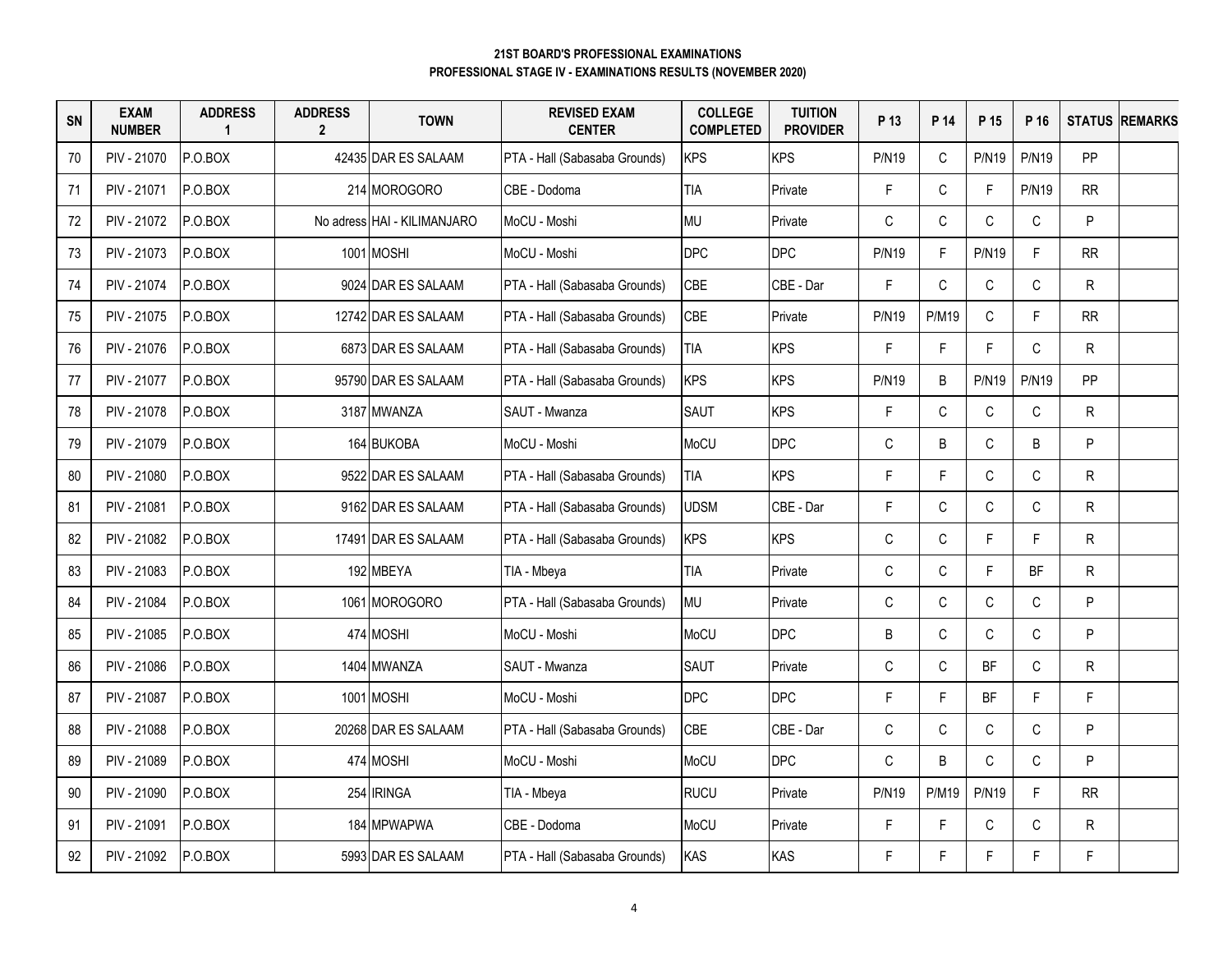| SN  | <b>EXAM</b><br><b>NUMBER</b> | <b>ADDRESS</b><br>$\overline{1}$ | <b>ADDRESS</b><br>$\mathbf{2}$ | <b>TOWN</b>             | <b>REVISED EXAM</b><br><b>CENTER</b> | <b>COLLEGE</b><br><b>COMPLETED</b> | <b>TUITION</b><br><b>PROVIDER</b> | P 13         | P 14         | P 15         | P 16         |              | <b>STATUS REMARKS</b> |
|-----|------------------------------|----------------------------------|--------------------------------|-------------------------|--------------------------------------|------------------------------------|-----------------------------------|--------------|--------------|--------------|--------------|--------------|-----------------------|
| 93  | PIV - 21093                  | P.O.BOX                          |                                | 1923 DODOMA             | CBE - Dodoma                         | <b>CBE</b>                         | CBE - Dom                         | $\mathsf F$  | F.           | BF           | F            | F            |                       |
| 94  | PIV - 21094                  | P.O.BOX                          |                                | 5993 DAR ES SALAAM      | PTA - Hall (Sabasaba Grounds)        | <b>KPS</b>                         | <b>KPS</b>                        | $\mathsf C$  | $\mathsf C$  | F            | F            | R.           |                       |
| 95  | PIV - 21095                  | P.O.BOX                          |                                | 6636 MOSHI              | MoCU - Moshi                         | MoCU                               | <b>DPC</b>                        | <b>P/N19</b> | $\mathsf{C}$ | $\mathsf C$  | <b>P/N19</b> | <b>PP</b>    |                       |
| 96  | PIV - 21096                  | P.O.BOX                          |                                | 13440 DAR ES SALAAM     | PTA - Hall (Sabasaba Grounds)        | <b>TIA</b>                         | Private                           | F            | $\mathsf{F}$ | BF           | $\mathsf{C}$ | R.           |                       |
| 97  | PIV - 21097                  | P.O.BOX                          |                                | 474 MOSHI               | MoCU - Moshi                         | MoCU                               | Private                           | <b>P/N19</b> | $\mathsf C$  | <b>P/N19</b> | <b>P/N19</b> | PP           |                       |
| 98  | PIV - 21098                  | P.O.BOX                          |                                | 110 SHINYANGA           | SAUT - Mwanza                        | CBE                                | Private                           | X            | F.           | C            | C            | R.           |                       |
| 99  | PIV - 21099                  | P.O.BOX                          |                                | 5993 DAR ES SALAAM      | PTA - Hall (Sabasaba Grounds)        | <b>DBC</b>                         | <b>DBC</b>                        | $\mathsf C$  | $\mathsf C$  | F            | $\mathsf{C}$ | R.           |                       |
| 100 | PIV - 21100                  | P.O.BOX                          |                                | 650 MOROGORO            | CBE - Dodoma                         | <b>MU</b>                          | PBC                               | <b>P/N19</b> | <b>P/N19</b> | $\mathsf C$  | <b>P/N19</b> | PP           |                       |
| 101 | PIV - 21101                  | P.O.BOX                          |                                | 630 MOROGORO            | PTA - Hall (Sabasaba Grounds)        | <b>CBE</b>                         | <b>KPBS</b>                       | <b>P/N19</b> | C            | <b>P/N19</b> | <b>P/N19</b> | <b>PP</b>    |                       |
| 102 | PIV - 21102                  | P.O.BOX                          |                                | 53 BARIADI, SIMIYU      | SAUT - Mwanza                        | <b>SAUT</b>                        | Private                           | <b>P/N19</b> | C            | <b>P/N19</b> | <b>P/N19</b> | PP           |                       |
| 103 | PIV - 21103                  | P.O.BOX                          |                                | 8387 MOSHI              | MoCU - Moshi                         | IAA                                | <b>DPC</b>                        | <b>P/N19</b> | C            | <b>P/N19</b> | <b>P/N19</b> | <b>PP</b>    |                       |
| 104 | PIV - 21104                  | P.O.BOX                          |                                | 12742 DAR ES SALAAM     | PTA - Hall (Sabasaba Grounds)        | <b>KPS</b>                         | <b>KPS</b>                        | <b>P/N19</b> | $\mathsf C$  | C            | P/N19        | <b>PP</b>    |                       |
| 105 | PIV - 21105                  | P.O.BOX                          |                                | No adress DAR ES SALAAM | PTA - Hall (Sabasaba Grounds)        | <b>TIA</b>                         | <b>KPS</b>                        | C            | $\mathsf C$  | $\mathsf C$  | $\mathsf C$  | P.           |                       |
| 106 | PIV - 21106                  | P.O.BOX                          |                                | 63372 DAR ES SALAAM     | PTA - Hall (Sabasaba Grounds)        | KAS                                | KAS                               | $\mathsf F$  | C            | F            | $\mathsf C$  | R.           |                       |
| 107 | PIV - 21107                  | P.O.BOX                          |                                | 65000 DAR ES SALAAM     | PTA - Hall (Sabasaba Grounds)        | <b>TIA</b>                         | <b>KPS</b>                        | $\mathsf F$  | $\mathsf C$  | $\mathsf C$  | $\mathsf{C}$ | $\mathsf{R}$ |                       |
| 108 | PIV - 21108                  | P.O.BOX                          |                                | 268 DAR ES SALAAM       | PTA - Hall (Sabasaba Grounds)        | <b>TIA</b>                         | <b>KPS</b>                        | <b>P/N19</b> | F.           | <b>P/N19</b> | <b>P/N19</b> | RR.          |                       |
| 109 | PIV - 21109                  | IP.O.BOX                         |                                | 75068 DAR ES SALAAM     | PTA - Hall (Sabasaba Grounds)        | <b>SAUT</b>                        | CBE - Dar                         | $\mathsf F$  | $\mathsf C$  | C            | C            | R.           |                       |
| 110 | PIV - 21110                  | P.O.BOX                          |                                | 2798 ARUSHA             | PTA - Hall (Sabasaba Grounds)        | <b>IAA</b>                         | <b>KPS</b>                        | $\mathsf C$  | F.           | $\mathsf C$  | $\mathsf{C}$ | R.           |                       |
| 111 | PIV - 21111                  | P.O.BOX                          |                                | 65000 DAR ES SALAAM     | PTA - Hall (Sabasaba Grounds)        | Private                            | Private                           | <b>P/N19</b> | F.           | F.           | F            | <b>RR</b>    |                       |
| 112 | PIV - 21112                  | P.O.BOX                          |                                | 5247 MWANZA             | SAUT - Mwanza                        | Private                            | Private                           | <b>P/N19</b> | F.           | <b>P/N19</b> | <b>P/N19</b> | RR.          |                       |
| 113 | PIV - 21113                  | P.O.BOX                          |                                | 661 DODOMA              | CBE - Dodoma                         | ST.JOHN                            | KAS                               | $\mathsf F$  | C            | C            | C            | R.           |                       |
| 114 | PIV - 21114                  | P.O.BOX                          |                                | 2329 DAR ES SALAAM      | PTA - Hall (Sabasaba Grounds)        | <b>KPS</b>                         | <b>KPS</b>                        | $\mathsf C$  | $\mathsf C$  | $\mathsf C$  | $\mathsf{C}$ | P            |                       |
| 115 | PIV - 21115                  | P.O.BOX                          |                                | 1125 DODOMA             | CBE - Dodoma                         | <b>TIA</b>                         | Private                           | P/M 19       | C            | <b>P/N19</b> | <b>P/N19</b> | <b>PP</b>    |                       |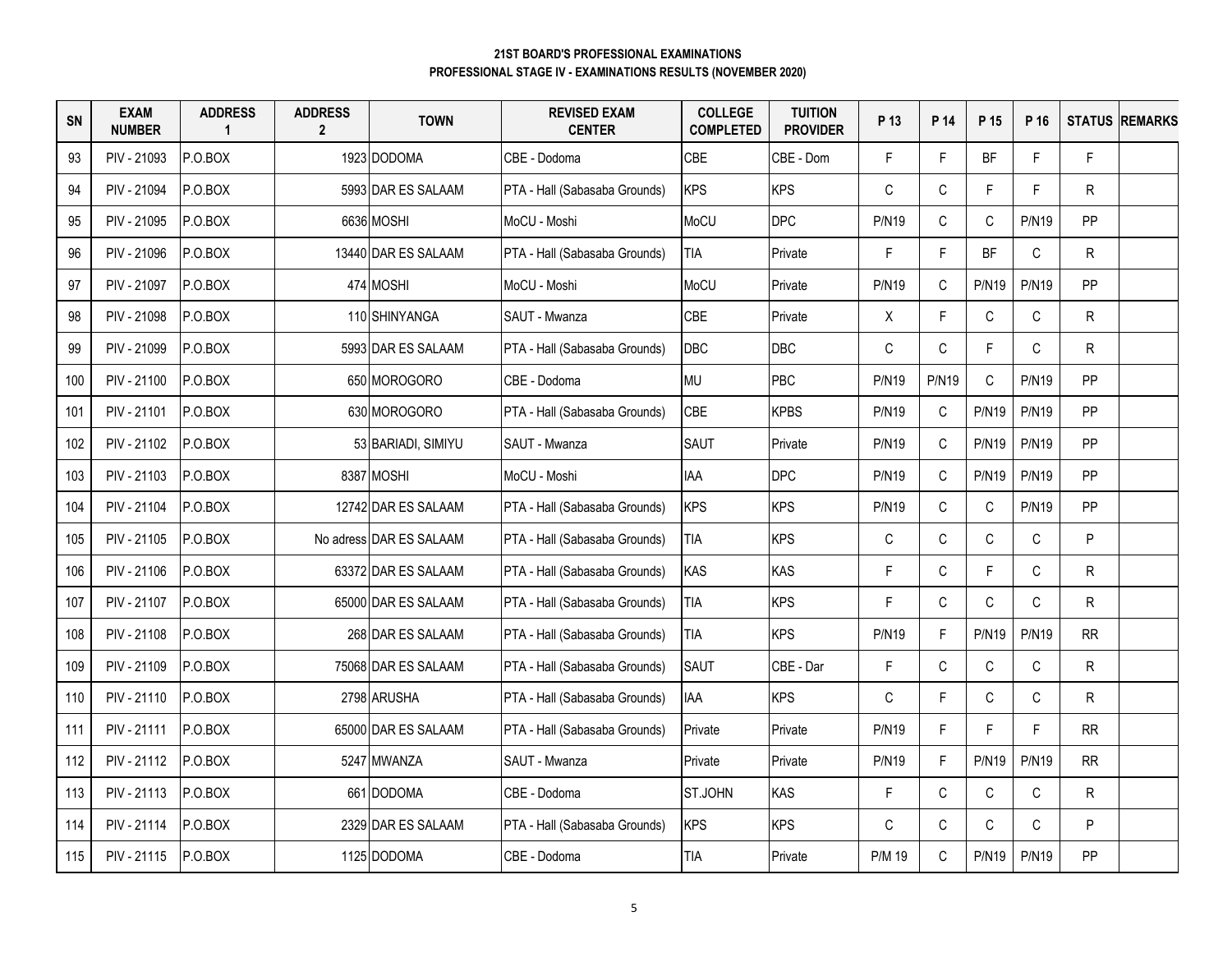| SN  | <b>EXAM</b><br><b>NUMBER</b> | <b>ADDRESS</b><br>$\overline{\mathbf{1}}$ | <b>ADDRESS</b><br>$\mathbf{2}$ | <b>TOWN</b>            | <b>REVISED EXAM</b><br><b>CENTER</b> | <b>COLLEGE</b><br><b>COMPLETED</b> | <b>TUITION</b><br><b>PROVIDER</b> | P 13         | P 14         | P 15          | P 16         | <b>STATUS</b> | <b>REMARKS</b> |
|-----|------------------------------|-------------------------------------------|--------------------------------|------------------------|--------------------------------------|------------------------------------|-----------------------------------|--------------|--------------|---------------|--------------|---------------|----------------|
| 116 | PIV - 21116                  | P.O.BOX                                   |                                | 825 MBEYA              | PTA - Hall (Sabasaba Grounds)        | TIA                                | Private                           | $\mathsf{C}$ | B            | B             | $\mathsf{C}$ | P             |                |
| 117 | PIV - 21117                  | P.O.BOX                                   |                                | 57 IFAKARA             | CBE - Dodoma                         | SAUT                               | Private                           | <b>P/N19</b> | $\mathsf C$  | <b>P/N19</b>  | <b>P/N19</b> | PP            |                |
| 118 | PIV - 21118                  | P.O.BOX                                   |                                | 474 MOSHI              | MoCU - Moshi                         | MoCU                               | <b>DPC</b>                        | $\mathsf C$  | B            | F             | C            | $\mathsf{R}$  |                |
| 119 | PIV - 21119                  | P.O.BOX                                   |                                | 8478 DAR ES SALAAM     | PTA - Hall (Sabasaba Grounds)        | <b>MU</b>                          | Private                           | C            | B            | C             | B            | P             |                |
| 120 | PIV - 21120                  | P.O.BOX                                   |                                | 5993 IDAR ES SALAAM    | PTA - Hall (Sabasaba Grounds)        | <b>CBE</b>                         | Private                           | <b>P/N19</b> | <b>P/M19</b> | C             | <b>P/M19</b> | PP            |                |
| 121 | PIV - 21121                  | P.O.BOX                                   |                                | 129 SIHA - KILIMANJARO | MoCU - Moshi                         | CBE                                | Private                           | $\mathsf C$  | $\mathsf C$  | C             | C            | P             |                |
| 122 | PIV - 21122                  | P.O.BOX                                   |                                | 747 SINGIDA            | PTA - Hall (Sabasaba Grounds)        | <b>TIA</b>                         | <b>KPBS</b>                       | С            | C            | B             | $\mathsf{C}$ | P             |                |
| 123 | PIV - 21123                  | P.O.BOX                                   | 41807                          |                        | PTA - Hall (Sabasaba Grounds)        | NKUMBA UNIVE CBE - Dar             |                                   | C            | $\mathsf C$  | C             | $\mathsf{C}$ | P             |                |
| 124 | PIV - 21124                  | P.O.BOX                                   |                                | 1241 MOSHI             | MoCU - Moshi                         | TIA                                | Private                           | B            | B            | C             | C            | P             |                |
| 125 | PIV - 21125                  | P.O.BOX                                   |                                | 8484 DAR ES SALAAM     | PTA - Hall (Sabasaba Grounds)        | <b>TIA</b>                         | <b>KPS</b>                        | F            | $\mathbb C$  | C             | C            | ${\sf R}$     |                |
| 126 | PIV - 21126                  | P.O.BOX                                   |                                | 205 MUSOMA             | PTA - Hall (Sabasaba Grounds)        | <b>TIA</b>                         | Private                           | F            | $\mathsf C$  | F             | $\mathsf C$  | ${\sf R}$     |                |
| 127 | PIV - 21127                  | P.O.BOX                                   |                                | 31902 DAR ES SALAAM    | PTA - Hall (Sabasaba Grounds)        | CBE                                | CBE - Dar                         | C            | C            | F.            | C            | $\mathsf{R}$  |                |
| 128 | PIV - 21128                  | P.O.BOX                                   |                                | 2802 DODOMA            | CBE - Dodoma                         | <b>TIA</b>                         | CBE - Dom                         | F            | F.           | BF            | F            | F.            |                |
| 129 | PIV - 21129                  | P.O.BOX                                   |                                | 141 MTWARA             | PTA - Hall (Sabasaba Grounds)        | KAS                                | <b>KAS</b>                        | X            | X            | X             | X            | X             |                |
| 130 | PIV - 21130                  | P.O.BOX                                   |                                | 1141 DAR ES SALAAM     | PTA - Hall (Sabasaba Grounds)        | <b>TIA</b>                         | <b>KPBS</b>                       | $\mathsf C$  | $\mathsf C$  | F.            | F            | R             |                |
| 131 | PIV - 21131                  | P.O.BOX                                   |                                | 1915 MOSHI             | MoCU - Moshi                         | <b>DPC</b>                         | <b>DPC</b>                        | $\mathsf C$  | F.           | $\mathsf C$   | $\mathsf{C}$ | $\mathsf R$   |                |
| 132 | PIV - 21132                  | P.O.BOX                                   |                                | 5993 DAR ES SALAAM     | PTA - Hall (Sabasaba Grounds)        | CBE                                | Private                           | <b>P/N19</b> | B            | <b>P/N 18</b> | <b>P/N18</b> | PP            |                |
| 133 | PIV - 21133                  | P.O.BOX                                   |                                | 1068 BUKOBA            | SAUT - Mwanza                        | <b>SAUT</b>                        | Private                           | F            | <b>BF</b>    | F             | $\mathsf C$  | ${\sf R}$     |                |
| 134 | PIV - 21134                  | P.O.BOX                                   |                                | 87 KATAVI              | PTA - Hall (Sabasaba Grounds)        | <b>TIA</b>                         | Private                           | С            | C            | F.            | F.           | $\mathsf{R}$  |                |
| 135 | PIV - 21135                  | P.O.BOX                                   |                                | 5993 DAR ES SALAAM     | PTA - Hall (Sabasaba Grounds)        | IAA                                | Private                           | C            | B            | $\mathsf{C}$  | $\mathsf{C}$ | P             |                |
| 136 | PIV - 21136                  | P.O.BOX                                   |                                | 180 CHATO, GEITA       | PTA - Hall (Sabasaba Grounds)        | MoCU                               | <b>DPC</b>                        | <b>P/N19</b> | $\mathsf C$  | <b>P/N19</b>  | <b>P/N19</b> | <b>PP</b>     |                |
| 137 | PIV - 21137                  | P.O.BOX                                   |                                | 2916 DODOMA            | CBE - Dodoma                         | <b>TIA</b>                         | CBE - Dom                         | $\mathsf C$  | $\mathsf C$  | F.            | C            | R             |                |
| 138 | PIV - 21138                  | P.O.BOX                                   |                                | 137 KIBONDO            | SAUT - Mwanza                        | <b>NIT</b>                         | CBE - Dar                         | Χ            | Χ            | Χ             | Χ            | X             |                |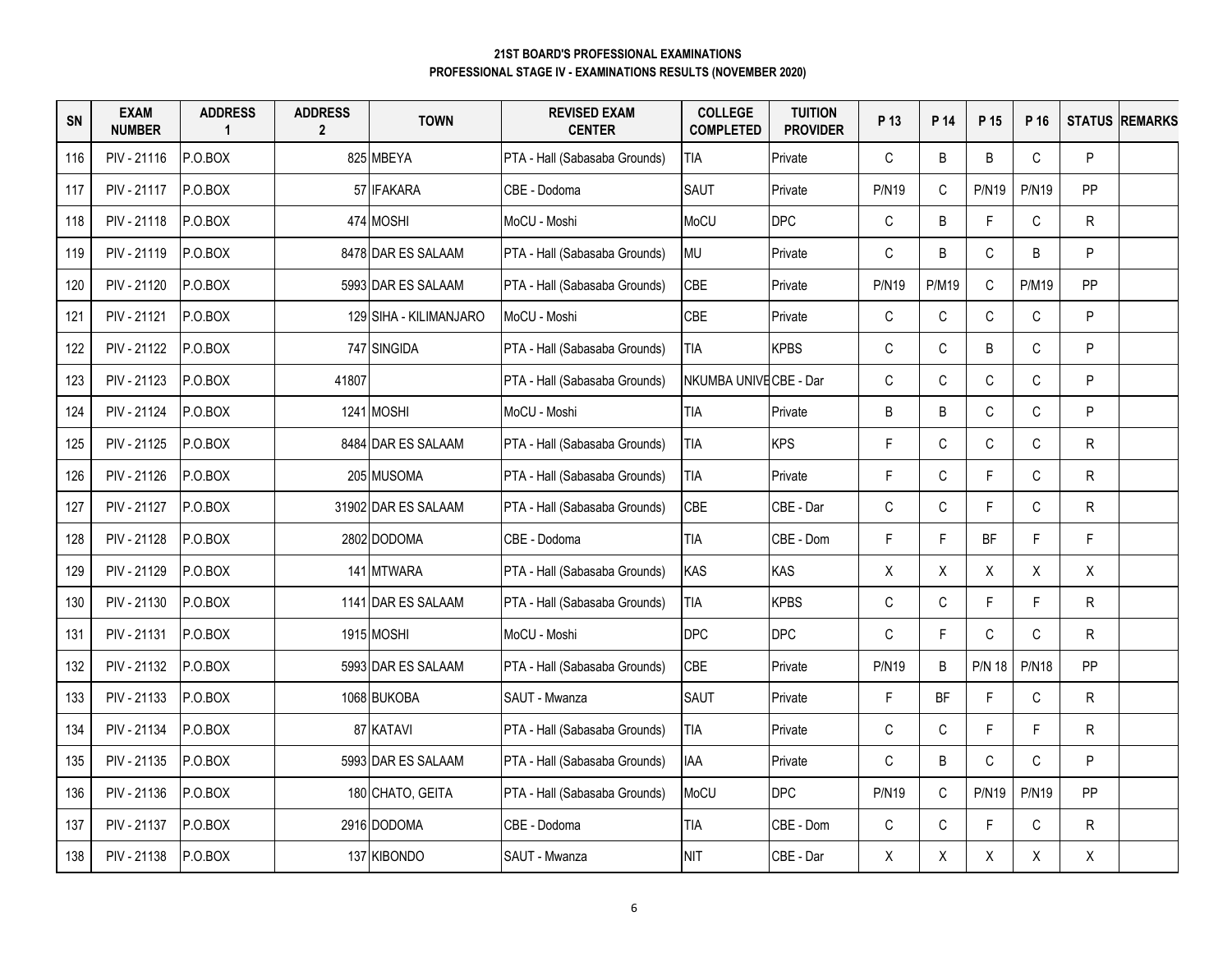| <b>SN</b> | <b>EXAM</b><br><b>NUMBER</b> | <b>ADDRESS</b><br>1 | <b>ADDRESS</b><br>$\overline{2}$ | <b>TOWN</b>         | <b>REVISED EXAM</b><br><b>CENTER</b> | <b>COLLEGE</b><br><b>COMPLETED</b> | <b>TUITION</b><br><b>PROVIDER</b> | P 13         | P 14         | P 15         | P 16         |              | <b>STATUS REMARKS</b> |
|-----------|------------------------------|---------------------|----------------------------------|---------------------|--------------------------------------|------------------------------------|-----------------------------------|--------------|--------------|--------------|--------------|--------------|-----------------------|
| 139       | PIV - 21139                  | P.O.BOX             |                                  | 8478 DAR ES SALAAM  | PTA - Hall (Sabasaba Grounds)        | CBE                                | <b>KPBS</b>                       | $\mathsf C$  | $\mathsf C$  | F            | $\mathsf{C}$ | $\mathsf{R}$ |                       |
| 140       | PIV - 21140                  | P.O.BOX             |                                  | 1255 SONGEA         | PTA - Hall (Sabasaba Grounds)        | MoCU                               | <b>KPBS</b>                       | C            | $\mathsf{F}$ | F.           | $\mathsf{C}$ | $\mathsf{R}$ |                       |
| 141       | PIV - 21141                  | P.0.BOX             |                                  | 825 MBEYA           | TIA - Mbeya                          | <b>TIA</b>                         | Private                           | <b>P/N19</b> | $\mathsf C$  | <b>P/N19</b> | <b>P/N19</b> | PP           |                       |
| 142       | PIV - 21142                  | P.O.BOX             |                                  | 456 DODOMA          | CBE - Dodoma                         | CBE                                | CBE - Dom                         | $\mathsf C$  | $\mathsf F$  | C            | F            | $\mathsf{R}$ |                       |
| 143       | PIV - 21143                  | P.O.BOX             |                                  | 670 DAR ES SALAAM   | PTA - Hall (Sabasaba Grounds)        | <b>TIA</b>                         | Private                           | $\mathsf C$  | $\mathsf C$  | C            | $\mathsf{C}$ | P.           |                       |
| 144       | PIV - 21144                  | P.O.BOX             |                                  | 8292 DAR ES SALAAM  | PTA - Hall (Sabasaba Grounds)        | Private                            | Private                           | <b>P/N19</b> | $\mathsf C$  | <b>P/N19</b> | <b>P/N19</b> | PP           |                       |
| 145       | PIV - 21145                  | P.O.BOX             |                                  | 2077 DODOMA         | CBE - Dodoma                         | <b>TIA</b>                         | Private                           | <b>P/N19</b> | <b>P/M19</b> | <b>P/N19</b> | F.           | <b>RR</b>    |                       |
| 146       | PIV - 21146                  | P.O.BOX             |                                  | 54 MOROGORO         | CBE - Dodoma                         | <b>SAUT</b>                        | Private                           | F            | F.           | BF           | $\mathsf{C}$ | R.           |                       |
| 147       | PIV - 21147                  | P.O.BOX             |                                  | 2024 DODOMA         | CBE - Dodoma                         | <b>SAUT</b>                        | CBE - Dom                         | C            | $\mathsf C$  | $\mathsf C$  | $\mathsf{C}$ | P            |                       |
| 148       | PIV - 21148                  | P.O.BOX             |                                  | 31902 DAR ES SALAAM | PTA - Hall (Sabasaba Grounds)        | CBE                                | <b>KPS</b>                        | F            | $\mathsf F$  | C            | F.           | R.           |                       |
| 149       | PIV - 21149                  | P.O.BOX             |                                  | 3048 MOROGORO       | MoCU - Moshi                         | <b>MoCU</b>                        | <b>DPC</b>                        | <b>P/N19</b> | C            | <b>P/N19</b> | <b>P/N19</b> | <b>PP</b>    |                       |
| 150       | PIV - 21150                  | P.O.BOX             |                                  | 40390 DAR ES SALAAM | PTA - Hall (Sabasaba Grounds)        | <b>IPS</b>                         | KAS                               | F            | <b>BF</b>    | F            | <b>BF</b>    | F.           |                       |
| 151       | PIV - 21151                  | P.0.BOX             |                                  | 904 DODOMA          | CBE - Dodoma                         | CBE                                | CBE - Dom                         | <b>P/N19</b> | <b>P/N19</b> | F            | $\mathsf{C}$ | RR           |                       |
| 152       | PIV - 21152                  | P.O.BOX             |                                  | 77080 DAR ES SALAAM | PTA - Hall (Sabasaba Grounds)        | <b>TIA</b>                         | Private                           | F.           | $\mathsf F$  | <b>P/N19</b> | F.           | <b>RR</b>    |                       |
| 153       | PIV - 21153                  | P.O.BOX             |                                  | 307 MWANZA          | SAUT - Mwanza                        | Private                            | Private                           | <b>P/N19</b> | $\mathsf{C}$ | <b>P/N19</b> | <b>P/N19</b> | <b>PP</b>    |                       |
| 154       | PIV - 21154                  | P.O.BOX             |                                  | 2802 DODOMA         | CBE - Dodoma                         | <b>TIA</b>                         | CBE - Dom                         | $\mathsf C$  | $\mathsf C$  | C            | $\mathsf C$  | P            |                       |
| 155       | PIV - 21155                  | P.O.BOX             |                                  | 9150 DAR ES SALAAM  | PTA - Hall (Sabasaba Grounds)        | KIU                                | CBE - Dar                         | $\mathsf C$  | F.           | F.           | $\mathsf C$  | R            |                       |
| 156       | PIV - 21156                  | P.0.BOX             |                                  | 5034 DAR ES SALAAM  | TIA - Mbeya                          | Private                            | Private                           | X            | X            | X            | X            | X            |                       |
| 157       | PIV - 21157                  | P.O.BOX             |                                  | 2 KIA - KILIMANJARO | MoCU - Moshi                         | Private                            | Private                           | C            | $\mathsf{C}$ | $\mathsf C$  | $\mathsf{C}$ | P            |                       |
| 158       | PIV - 21158                  | P.O.BOX             |                                  | 10559 MWANZA        | PTA - Hall (Sabasaba Grounds)        | <b>SAUT</b>                        | <b>KPBS</b>                       | <b>P/N19</b> | <b>P/N19</b> | <b>P/N19</b> | $\mathsf{C}$ | PP           |                       |
| 159       | PIV - 21159                  | P.O.BOX             |                                  | 77894 DAR ES SALAAM | PTA - Hall (Sabasaba Grounds)        | <b>UDOM</b>                        | Private                           | F            | <b>P/N18</b> | $\mathsf C$  | <b>P/N18</b> | <b>RR</b>    |                       |
| 160       | PIV - 21160                  | P.O.BOX             |                                  | 474 MOSHI           | MoCU - Moshi                         | MoCU                               | <b>DPC</b>                        | C            | $\mathsf C$  | F.           | C            | R.           |                       |
| 161       | PIV - 21161                  | P.O.BOX             |                                  | 5993 DAR ES SALAAM  | PTA - Hall (Sabasaba Grounds)        | CBE                                | Private                           | <b>P/N19</b> | $\mathsf C$  | <b>P/N19</b> | P/N19        | PP           |                       |